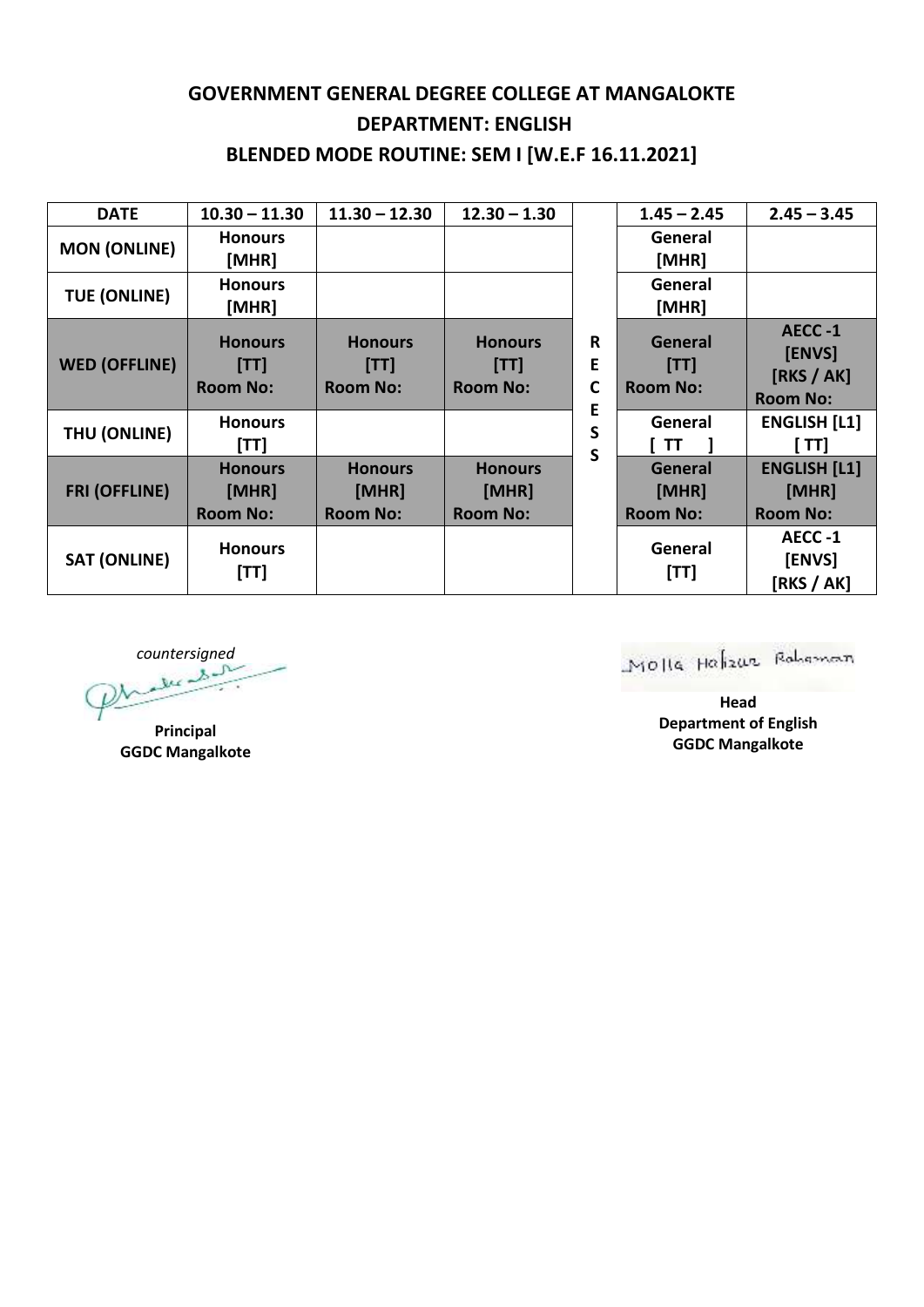## **GOVERNMENT GENERAL DEGREE COLLEGE AT MANGALOKTE DEPARTMENT: ENGLISH BLENDED MODE ROUTINE: SEM III [W.E.F 16.11.2021]**

| <b>DATE</b>          | $10.30 - 11.30$ | $11.30 - 12.30$         | $12.30 - 1.30$  |             | $1.45 - 2.45$   | $2.45 - 3.45$       |
|----------------------|-----------------|-------------------------|-----------------|-------------|-----------------|---------------------|
| <b>MON (ONLINE)</b>  |                 | <b>Honours</b><br>[MHR] |                 | R<br>Е      |                 | General<br>[MHR]    |
| <b>TUE (OFFLINE)</b> | <b>Honours</b>  | <b>Honours</b>          | <b>Honours</b>  |             | <b>General</b>  | <b>ENGLISH [L2]</b> |
|                      | [TT]            | [TT]                    | [TT]            |             | [TT]            | [TT]                |
|                      | <b>Room No:</b> | <b>Room No:</b>         | <b>Room No:</b> |             | <b>Room No:</b> | <b>Room No:</b>     |
| <b>WED (ONLINE)</b>  |                 | <b>Honours</b>          |                 | C           |                 | General             |
|                      |                 | [MHR]                   |                 | Е<br>S<br>S |                 | [MHR]               |
| THU (ONLINE)         |                 | <b>Honours</b>          |                 |             |                 | XX                  |
|                      |                 | [TT]                    |                 |             |                 |                     |
| <b>FRI (ONLINE)</b>  |                 | <b>Honours</b>          |                 |             |                 | General             |
|                      |                 | [TT]                    |                 |             |                 | [TT]                |
| <b>SAT (OFFLINE)</b> | <b>Honours</b>  | <b>Honours</b>          | <b>Honours</b>  |             | <b>General</b>  | <b>ENGLISH [L2]</b> |
|                      | [MHR]           | [MHR]                   | [MHR]           |             | [MHR]           | [MHR]               |
|                      | <b>Room No:</b> | <b>Room No:</b>         | <b>Room No:</b> |             | <b>Room No:</b> | <b>Room No:</b>     |

*countersigned*

**Principal GGDC Mangalkote** Molla Halizar Robeman

**Head Department of English GGDC Mangalkote**